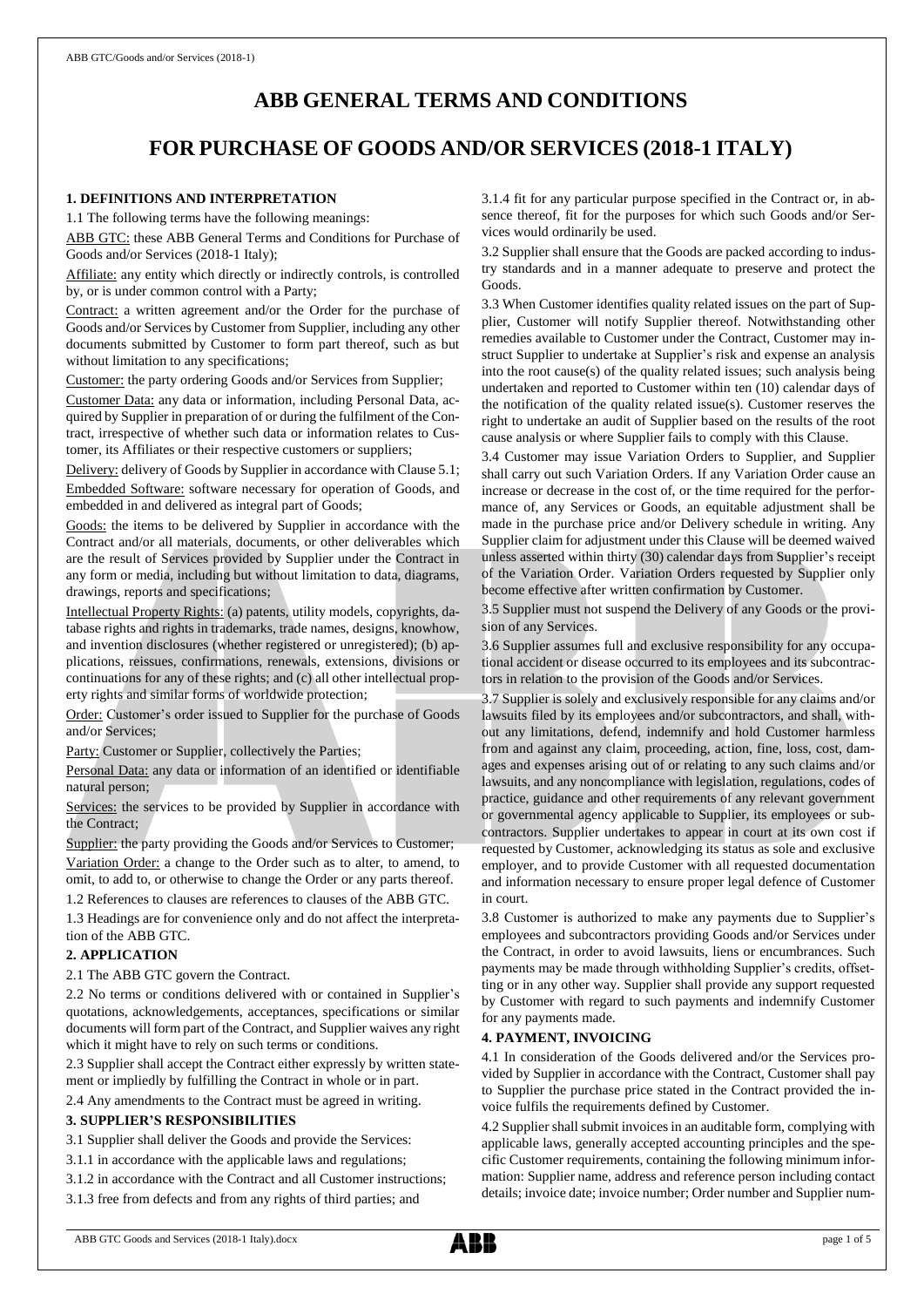ber; address of Customer; quantity; specification of Goods and/or Services; price (total amount invoiced); currency; tax or VAT amount; tax or VAT number; Authorized Economic Operator and/or Approved Exporter Authorization number and/or other customs identification number, if applicable; payment terms as agreed.

4.3 Invoices must be sent to the billing address specified in the Contract.

4.4 Customer shall pay the invoice in accordance with the payment terms agreed in the Contract.

4.5 Customer will reimburse expenses only at cost and to the extent agreed in writing.

4.6 Services charged on the basis of hourly rates require written confirmation of Supplier's time sheets by Customer. Supplier shall submit such time sheets to Customer for confirmation as may be instructed by Customer but latest together with any related invoice. Confirmation of time sheets cannot be construed as acknowledgement of any claims. Customer is not obliged to pay invoices based on time sheets which are not confirmed by Customer in writing.

4.7 Customer reserves the right to set off or withhold payment for Goods and/or Services not provided in accordance with the Contract.

#### **5. DELIVERY, PERFORMANCE OF SERVICES**

5.1 Unless agreed otherwise in the Contract, the Goods shall be delivered in accordance with INCOTERMS 2010 FCA, to the place defined in the Contract or, if no such place has been defined, to Customer's place of business.

5.2 The Services shall be provided at the place specified in the Contract or, if no such place has been specified, at Customer's place of business.

5.3 Supplier shall provide no later than at the time of acceptance of the Contract the following minimum information: number of packages and contents, the customs tariff numbers of the country of consignment, and the countries of origin for all Goods. For controlled Goods, the relevant national export control numbers must be indicated and, if the Goods and/or Services are subject to U.S. export regulations, the U.S. Export Control Classification Numbers (ECCN) or classification numbers of the International Traffic in Arms Regulations (ITAR) must be specified. Proofs of preferential origin as well as conformity declarations and marks of the country of consignment or destination are to be submitted without being requested; certificates of origin upon request. Supplier shall state the Order number on all invoices (in particular but not limited to commercial, pro forma or customs invoices).

5.4 The Goods shall be delivered, and Services shall be provided during Customer's business hours unless otherwise requested by Customer.

5.5 Upon Delivery, Supplier (or its appointed carrier) shall provide Customer a delivery note and any other required export and import documents not mentioned in Clause 5.3. If Customer has approved partial delivery, such delivery note shall also include the outstanding balance.

5.6 Ownership of the Goods passes to Customer at Delivery. To the extent that the Goods contain Embedded Software, ownership of such Embedded Software will not passto Customer, but Supplier shall grant, or – as applicable – shall procure that the third party owner grants, Customer and all users a worldwide, irrevocable, perpetual, transferable, non-exclusive, royalty-free right to use the Embedded Software as integral part of such Goods and/or for servicing either of them.

#### **6. ACCEPTANCE**

6.1 Delivery of Goods or provision of Services may not be deemed to be acceptance of such Goods or Services by Customer. Customer shall have reasonable time to inspect or test the Goods and/or Services and to report any defects to Supplier. If a defect in the Goods and/or Services was not reasonably detectable during the inspection, Customer shall have reasonable time to provide notice of such defect after it has become apparent and/or to reject the Goods and/or Services.

6.2 The Parties may agree on a certain acceptance procedure, in which case acceptance will be subject to Customer's written acceptance statement. Supplier shall inform Customer in writing within a reasonable time period in advance when the Goods and/or Services are ready for acceptance.

6.3 Customer may enforce any remedy defined in the Contract for any rejected Goods or Services.

### **7. DELAY**

If the Delivery of Goods or the provision of Services does not comply with the agreed date(s), Customer may:

7.1 terminate the Contract in whole or in part;

7.2 refuse any subsequent delivery of the Goods or provision of the Services;

7.3 recover from Supplier any expenses reasonably incurred by Customer in obtaining the Goods and/or Services in substitution from another supplier;

7.4 claim damages for any cost, loss, expenses and liquidated damages incurred by Customer which are attributable to Supplier's delay; and

7.5 claim liquidated damages as agreed in the Contract.

#### **8. WARRANTY AND REMEDIES**

8.1 Supplier warrants that the Goods and/or Services comply with the Contract, including but without limitation to Supplier's responsibilities as defined in Clause 3.1.

8.2 Supplier warrants that the Goods are new and unused at the date of Delivery and remain free from defects during the warranty period.

8.3 The warranty period is twenty four (24) months from Delivery.

8.4 In case of breach of any warranty which is not remedied within forty eight (48) hours from Customer's notification, or in case of any other breach of the Contract, Customer is entitled to enforce any or more of the following remedies at its discretion and at Supplier's expense:

8.4.1 to give Supplier another opportunity to carry out any additional work necessary to ensure that the Contract is fulfilled, and/or to obtain prompt repair or replacement of the defective Goods and/or Services;

8.4.2 to carry out (or to instruct a third party to carry out) any additional work necessary to make the Goods and/or Services comply with the Contract;

8.4.3 to refuse any further Goods and/or Services;

8.4.4 to claim such damages as may have been sustained by Customer as a result of Supplier's breach of the Contract;

8.4.5 to terminate the Contract; in such event Customer has no obligation to compensate Supplier, and, at Customer's option, Supplier shall pay back to Customer any remuneration received from Customer for the Goods and/or Services and take back the Goods at Supplier's own cost and risk.

8.5 In case of a breach of any warranty, the entire warranty period shall be restarted for the defective Goods/Services from the date the remediation is completed to Customer's satisfaction.

8.6 The rights and remedies available to Customer under the Contract are cumulative and are not exclusive of any rights or remedies available at law or in equity.

#### **9. INTELLECTUAL PROPERTY RIGHTS**

9.1 Subject to Clause 9.2, Supplier hereby grants Customer, or undertakes to procure that Customer is granted, a worldwide, irrevocable, transferable, non-exclusive, royalty-free license to use the Intellectual Property Rights in the Goods, including Embedded Software, if any.

9.2 Supplier herewith assigns to Customer full ownership rights in any Intellectual Property Rights in Goods resulting from the Services. Supplier further agrees, upon Customer's request and at its cost, to take all further steps necessary to perfect Customer's ownership to the Intellectual Property Rights.

9.3 Intellectual Property Rights in any Goods created by or licensed to Supplier prior or outside a Contract (Pre-Existing IPR) will remain vested in Supplier (or the third party owner). To the extent that Pre-Existing IPR are embedded in any Goods resulting from the Services, Supplier grants, or undertakes to procure that the third party owner grants, Customer and its Affiliates a worldwide, irrevocable, transferable, non-exclusive, royalty-free license to use the Pre-Existing IPR as part of such Goods, including the right to improve, develop, market, distribute, sublicense or otherwise use such Pre-Existing IPR.

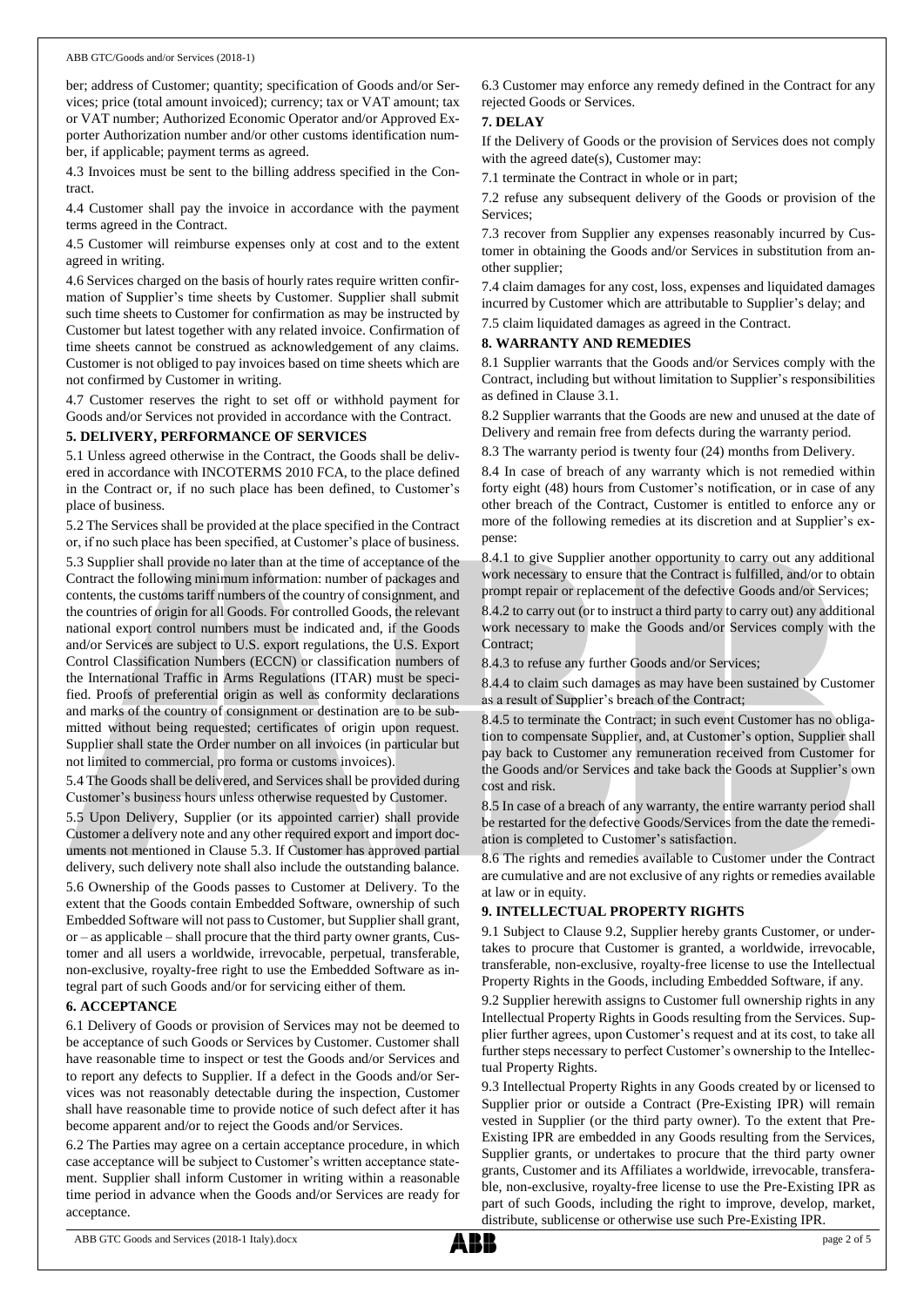9.4 Supplier must specify in writing and prior to Delivery all open source software contained in or used by Embedded Software, if any, and request Customer's written approval. Supplier agrees to replace at its own cost any open source software components rejected by Customer with software of at least the same quality and functionality.

9.5 If any claim is made against Customer that the Goods and/or Services infringe a third party's Intellectual Property Rights, Supplier shall at its cost, but at Customer's discretion (i) procure for Customer and Customer's clients, as the case may be, the right to continue using the Goods and/or Services; (ii) modify the Goods and/or Services so they cease to be infringing; or (iii) replace the Goods and/or Services by non-infringing equivalents. Otherwise, Customer is entitled to terminate the Contract and to reclaim all sums which it has paid to Supplier thereunder.

#### **10. COMPLIANCE, INTEGRITY**

10.1 Supplier shall provide the Goods and/or Services in compliance with all relevant laws, regulations, and codes of practice.

10.2 Supplier and its subcontractors must comply with the ABB List of Prohibited and Restricted Substances and report to Customer the substances contained in the Goods. Supplier must also comply with the reporting and other requirements regarding Conflict Minerals made available under **[www.abb.com](http://www.abb.com/) – Supplying – Material Compliance – ABB Policy and Supplier Requirements** or otherwise and shall provide Customer with documents, certificates and statements as requested. Any statement made by Supplier to Customer (whether directly or indirectly) with regard to materials used for or in connection with the Goods and/or Services will be deemed to be a representation under the Contract.

10.3 Supplier represents and warrants that it is and will remain fully compliant with all applicable trade and customs laws, regulations, instructions, and policies, including, but not limited to, satisfying all necessary clearance requirements, proofs of origin, export and import licenses and exemptions from, and making all proper filings with appropriate governmental bodies and/or disclosures relating to the provision of services, the release or transfer of goods, hardware, software and technology.

10.4 No material or equipment included in or used for the Goods and/or Services must originate from any company or country listed in any relevant embargo issued by the authority in the country where the Goods and/or Services will be used or an authority otherwise having influence over the equipment and material forming part of the Goods and/or Services. If any of the Goods and/or Services are or will be subject to export restrictions, it is Supplier's responsibility to promptly inform Customer in writing of the particulars of such restrictions.

10.5 Both Parties warrant that each will not, directly or indirectly, and that each has no knowledge that other persons will, directly or indirectly, make any payment, gift or other commitment to its customers, to government officials or to agents, directors and employees of each Party, or any other party in a manner contrary to applicable laws (including but not limited to the U. S. Foreign Corrupt Practices Act, the UK Bribery Act 2010 and, where applicable, legislation enacted by member states and signatories implementing the OECD Convention Combating Bribery of Foreign Officials), and shall comply with all relevant laws, regulations, ordinances and rules regarding bribery and corruption. Nothing in the Contract will render either Party or any of its Affiliates liable to reimburse the other for any such consideration given or promised.

10.6 Supplier herewith acknowledges and confirms that Supplier has received a copy of ABB's Code of Conduct and ABB's Supplier Code of Conduct or has been provided information on how to access both ABB Codes of Conduct online under **[www.abb.com/Integrity](http://www.abb.com/Integrity)**. Supplier agrees to perform its contractual obligations in accordance with both ABB Codes of Conduct.

10.7 ABB has established reporting channels where Supplier and its employees may report suspected violations of applicable laws, policies or standards of conduct: Web portal: **[www.abb.com/Integrity](http://www.abb.com/Integrity) – Reporting Channels**; contact details specified on this Web portal.

10.8 Any violation of an obligation contained in this Clause 10 is a material breach of the Contract and entitles the other Party to terminate the Contract with immediate effect and without prejudice to any further rights or remedies available thereunder or at law. Notwithstanding anything to the contrary in the Contract, Supplier shall, without any limitations, indemnify and hold harmless Customer for all liabilities, damages, cost or expenses incurred as a result of any such violation and/or termination of the Contract, or arising from export restrictions concealed by Supplier.

## **11. CONFIDENTIALITY, DATA SECURITY, DATA PROTECTION**

11.1 Supplier shall keep in strict confidence all Customer Data and any other information concerning Customer's or its Affiliates' business, their products and/or their technologies which Supplier obtains in connection with the Goods and/or Services to be provided (whether before or after acceptance of the Contract). Supplier shall restrict disclosure of such confidential material to such of its employees, agents or subcontractors or other third parties as need to know the same for the purpose of the provision of the Goods and/or Services to Customer. Supplier shall ensure that such employees, agents, subcontractors or other third parties are subject to and comply with the same obligations of confidentiality as applicable to Supplier and will be liable for any unauthorized disclosures.

11.2 Supplier shall apply appropriate safeguards, adequate to the type of Customer Data to be protected, against the unauthorised access or disclosure of Customer Data and protect such Customer Data in accordance with the generally accepted standards of protection in the related industry, or in the same manner and to the same degree that it protects its own confidential and proprietary information – whichever standard is higher. Supplier may disclose confidential information to Permitted Additional Recipients (which means Supplier's authorised representatives, including auditors, counsels, consultants and advisors) provided always that (i) such information is disclosed on a strict need-to-know basis, and (ii) such Permitted Additional Recipients sign with Supplier a confidentiality agreement with terms substantially similar hereto or, where applicable, are required to comply with codes of professional conduct ensuring confidentiality of such information. Supplier shall comply with, and ensure that the Permitted Additional Recipients comply with, any security procedure, policy or standard provided to Supplier by Customer or any of its Affiliates from time to time, and in particular with the ABB Cyber Security Requirements for Suppliers as made available under **[www.abb.com/Supplying/Cybersecurity](http://www.abb.com/Supplying/Cybersecurity)**, or as otherwise set out in the Contract.

11.3 Supplier must not (i) use Customer Data for any other purposes than for providing the Goods and/or Services, or (ii) reproduce the Customer Data in whole or in part in any form except as may be required by the Contract, or (iii) disclose Customer Data to any third party, except to Permitted Additional Recipients or with the prior written consent of Customer.

11.4 Supplier shall install and update at its own cost adequate virus protection software and operating system security patches for all computers and software utilized in connection with providing the Goods and/or Services.

11.5 Supplier shall inform Customer without delay about suspicion of breaches of data security or other serious incidents or irregularities regarding any Customer Data.

11.6 Supplier agrees that Customer may provide any information received from Supplier to Affiliates of Customer and to third parties.

11.7 Protection of Personal Data

11.7.1 If Customer discloses Personal Data to Supplier, Supplier shall comply with all applicable data protection laws and regulations.

11.7.2 Supplier shall apply appropriate physical, technical and organizational measures to ensure a level of security of Personal Data appropriate to the respective risk and the ability to ensure the ongoing confidentiality, integrity, availability and resilience of processing systems and services.

ABB GTC Goods and Services (2018-1 Italy).docx page 3 of 5

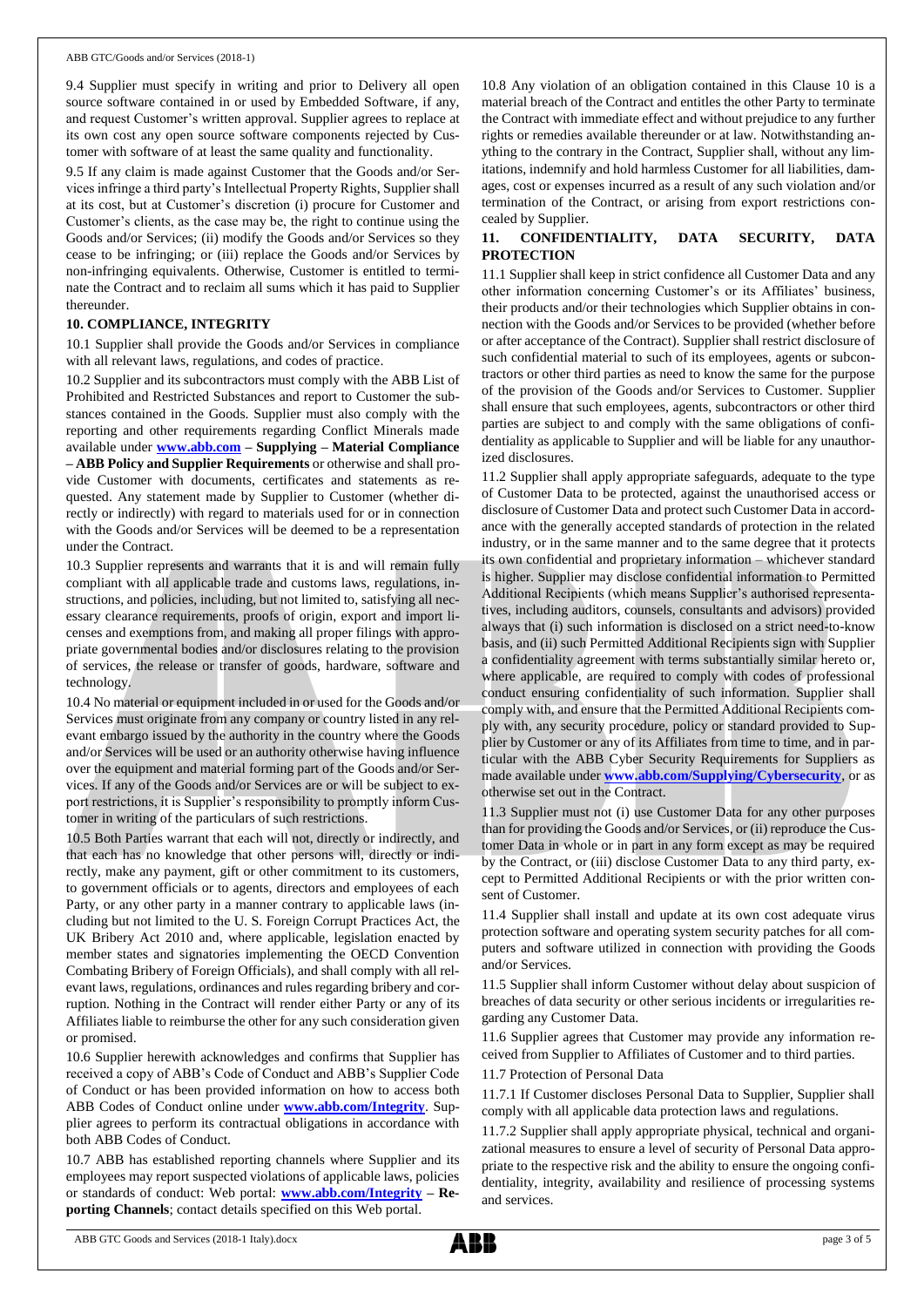11.7.3 Supplier agrees that it will not withhold or delay its consent to any changes to this Clause 11 which in Customer's or its Affiliates' reasonable opinion are required to be made in order to comply with applicable data protection laws and regulations and/or with guidelines and advice from any competent supervisory authority, and agrees to implement any such changes at no additional cost to Customer.

11.7.4 Supplier acknowledges that the processing of Personal Data in accordance with the Contract may require the conclusion of additional data processing or data protection agreements with Customer or its Affiliates. To the extent such additional agreements are not initially concluded as part of the Contract, Supplier, its relevant Affiliates or subcontractors shall upon Customer's request promptly enter into any such agreement(s), as designated by Customer and as required by mandatory law or a competent data protection or other competent authority.

## **12. LIABILITY AND INDEMNITY**

12.1 Without prejudice to applicable mandatory law, Supplier shall, without any limitations, indemnify and hold harmless Customer for all liabilities, damages, cost, losses or expenses incurred by Customer as a result of Supplier's breach of the Contract. Supplier shall, without any limitations, indemnify and hold harmless Customer for any claim made by a third party against Customer in connection with the Goods and/or Services, including but without limitation to claims that such Goods and/or Services infringe a third party's Intellectual Property Rights. Upon Customer's request Supplier shall defend Customer against any third party claims.

12.2 Supplier is responsible for the control and management of all of its employees, suppliers and/or subcontractors, and it is responsible for their acts or omissions as if they were the acts or omissions of Supplier.

12.3 Supplier shall maintain in force, and upon request provide evidence of, adequate liability insurance and statutory worker's compensation/employer's liability insurance with reputable and financially sound insurers, which however will not relieve Supplier from any liability towards Customer. The insured amount cannot be considered as limitation of liability.

12.4 Customer reserves the right to set off any claims under a Contract against any amounts owed to Supplier.

#### **13. TERMINATION**

13.1 Customer may terminate the Contract for convenience in whole or in part by giving Supplier thirty (30) calendar days written notice. In such event Customer shall pay to Supplier the value of the delivered but unpaid Goods and/or Services and proven direct cost reasonably incurred by Supplier for the undelivered Goods and/or Services, however in no event more than the price for the Goods and/or Services agreed under the Contract. No further compensation will be due to Supplier.

13.2 In the event of Supplier's breach of the Contract, Customer is entitled to terminate the Contract in accordance with Clause 8.4.

13.3 Customer may terminate the Contract with immediate effect by notice in writing in the event that (i) an interim order is applied for or made, or a voluntary arrangement approved, or a petition for a bankruptcy order is presented or a bankruptcy order is made against Supplier; or (ii) any circumstances arise which entitle the court or a creditor to appoint a receiver or administrator or to make a winding-up order; or (iii) other similar action is taken against or by Supplier by reason of its insolvency or in consequence of debt; or (iv) there is a change of control of Supplier.

13.4 Upon termination Supplier shall immediately and at Supplier's expense return to Customer all Customer property (including any Customer Data, documentation, and transfer of Intellectual Property Rights) then under Supplier's control and provide Customer with the complete documentation about the delivered Goods and/or Services.

#### **14. FORCE MAJEURE**

14.1 Neither Party will be liable for any delay or failure to perform its obligations under a Contract if the delay or failure results from an event of Force Majeure. **Force Majeure** means an event that was not foreseeable by the affected Party at the time of execution of the Contract, is unavoidable and outside the reasonable control of the affected Party, provided that it cannot overcome such event despite all reasonable efforts, and that it provides notice to the other Party within five (5) calendar days from occurrence of the Force Majeure event.

14.2 If a Force Majeure event exceeds thirty (30) calendar days, either Party may terminate the Contract forthwith by written notice without liability. Each Party shall use reasonable efforts to minimise the effects of the Force Majeure event.

### **15. ASSIGNMENT AND SUBCONTRACTING**

15.1 Supplier may neither assign, nor transfer, encumber nor subcontract the Contract, nor any parts thereof (including any monetary receivables from Customer) without prior written approval of Customer. 15.2 Customer may assign, transfer, encumber, subcontract or deal in any other manner with the Contract or parts thereof to its Affiliates.

#### **16. NOTICES**

Any notice must be given duly signed by registered mail, courier, fax or by e-mail to the address of the relevant Party as stated in the Contract or to such other address as such Party may have notified in writing. Email and fax require written confirmation of the receiving Party. Supplier's reply, correspondence, information or documentation related to the Contract must be provided in the language used in the Contract.

#### **17. WAIVERS**

Failure to enforce or exercise any term of the Contract does not constitute a waiver of such term and does not affect the right later to enforce such or any other term therein contained.

## **18. GOVERNING LAW AND DISPUTE SETTLEMENT**

18.1 The Contract is governed by the laws of the country (and/or the state, as applicable) where Customer is registered, however under exclusion of its conflict of law rules and the United Nations Convention on International Sale of Goods.

18.2 If Customer and Supplier are registered in the same country, any dispute arising in connection with the Contract which cannot be settled amicably shall be submitted for resolution to the jurisdiction of the competent courts at Customer's place of registration.

18.3 If Customer and Supplier are registered in different countries, any dispute arising in connection with the Contract which cannot be settled amicably shall be finally settled under the Rules of Arbitration of the International Chamber of Commerce by one arbitrator appointed in accordance therewith. Place of arbitration shall be Customer's place of registration. The language of the proceedings and of the award shall be English.

#### **19. SEVERABILITY**

The invalidity or unenforceability of any term of the Contract will not adversely affect the validity or enforceability of the remaining terms. The Contract will be given effect as if the invalid or unenforceable term had been replaced by a term with a similar economic effect.

#### **20. SURVIVAL**

20.1 Provisions of the Contract which either are expressed to survive its termination or from their nature or context it is contemplated that they are to survive such termination will remain in full force and effect notwithstanding such termination.

20.2 The obligations set forth in Clauses 8 (Warranty and Remedies), 9 (Intellectual Property Rights), 11 (Confidentiality, Data Security, Data Protection) and 12 (Liability and Indemnity) exist for an indefinite period of time and survive expiration or termination of the Contract for any reason.

#### **21. ENTIRETY**

The Contract constitutes the entire agreement between the Parties and replaces any prior agreement between them with regard to its subject.

## **22. RELATIONSHIP OF PARTIES**

22.1 The relationship of the Parties is that of independent parties dealing at arm's length and nothing in the Contract may be construed to constitute Supplier as an agent or employee of Customer or so as to have any kind of partnership with Customer, and Supplier must not represent itself as or act on behalf of Customer.